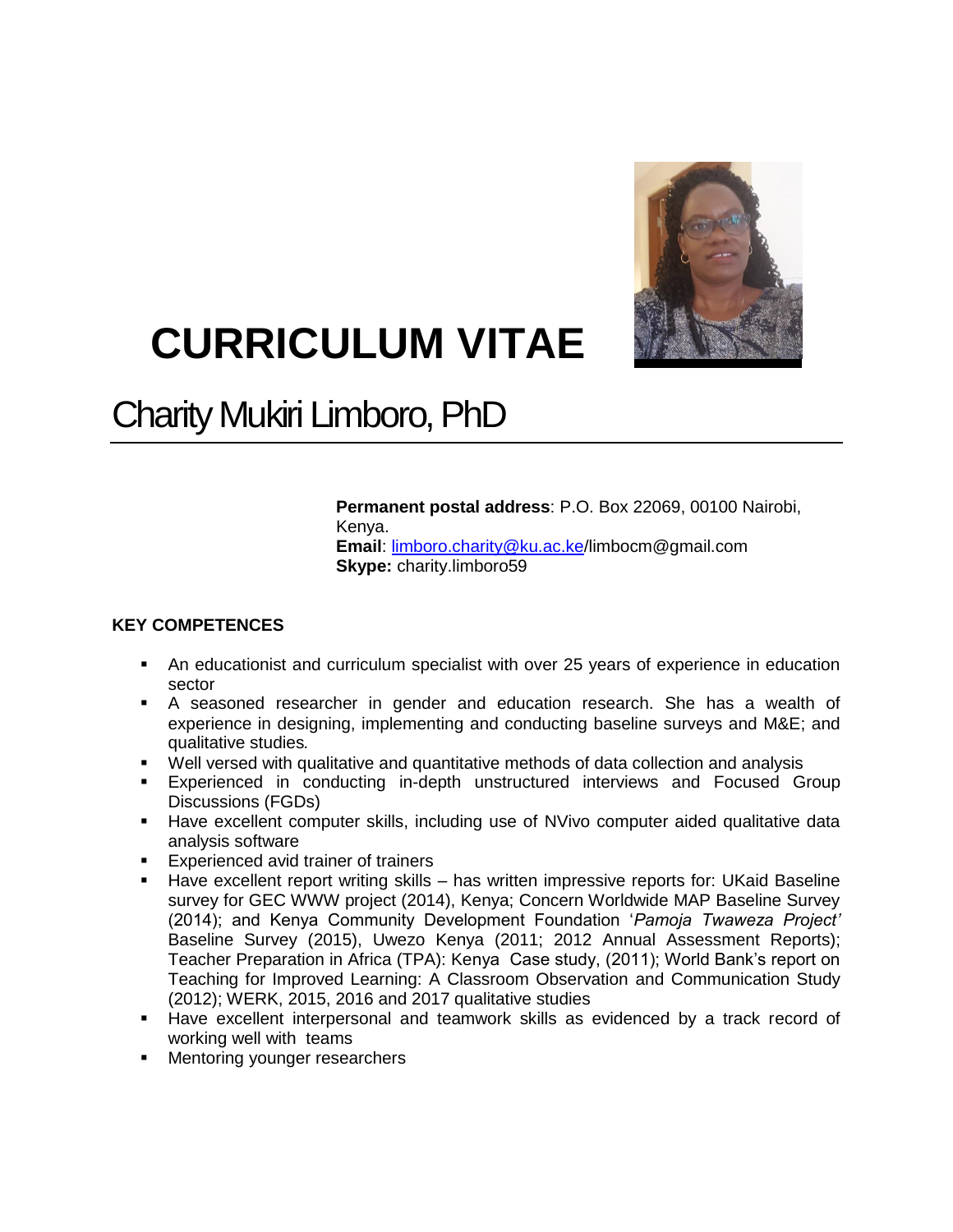# **EDUCATIONAL BACKGROUND:**

- o 2012: PhD in Curriculum Studies, Kenyatta University, Kenya
- o 2004: Master of Education , University of Nairobi, Kenya
- o 1993: Bachelor of Education, (English & Literature), University of Nairobi, Kenya
- o 1988: Kenya Advance Certificate of Education, Kyeni Girls High School
- o 1986: Kenya Certificate Education, St. Mary's Girls (Egoji)
- o 1982: Kenya Certificate of Primary Education, Kitheo Primary School

#### **WORK EXPERIENCE**

- $\circ$  2012 to date: Lecturer, Department of Educational Management, Policy and Curriculum Studies, Kenyatta University
- o 2006-2011: Tutorial Fellow, Department of Educational Management, Policy and Curriculum Studies, Kenyatta University
- o 1997-2005: Deputy Head teacher, Masii Girls, Machakos
- o 1993-1996: Assistant teacher, Lema Girls, Machakos

#### **Recent Research and Consultancy Experience:**

#### **Education Development Trust (August 2018-December 2018)**

Lead consultant of a qualitative research study on the re-enrolment and retention of adolescent mothers in ASAL regions of Kenya. The aim of this study is to examine the socio-economic and cultural factors that enable teenage mothers to re-enrol in school, scale the academic ladder and become successful.

#### **My role in the study**

In close collaboration with Education Development Trust, design and conduct, an innovative and comprehensive research study on the re-enrolment and retention of adolescent mothers in 4 counties – Turkana, Samburu, Kilifi and Tana River. Specifically, will be in charge of:

- Overall quality assurance
- Development of research instruments
- Training of research Assistants
- lead field data collection
- data analysis and report writing.

#### **Women Educational Researchers of Kenya (WERK): 2017 August - 2023 March**

Lead researcher of the research and M&E component of the DFID funded Girl Education Challenge Transition Window – best known as *Wasicahana Yetu Wafaulu* (Let Our Girls Succeed) project (2017-2023). The aim of the project is to improve enrolment, retention and learning outcomes of 72,000 marginalised girls in slums and ASALs in Kenya. The project implemented is being implemented by a consortium led by Education Development Trust. Other consortium partners are Concern Worldwide, Kesho Kenya, Pastoralists' Girls Initiative and Ananda Marga Universal Relief Team (AMURT). The project is being implemented in 8 counties (2 urban slums and 6 Arid and semi-arid counties).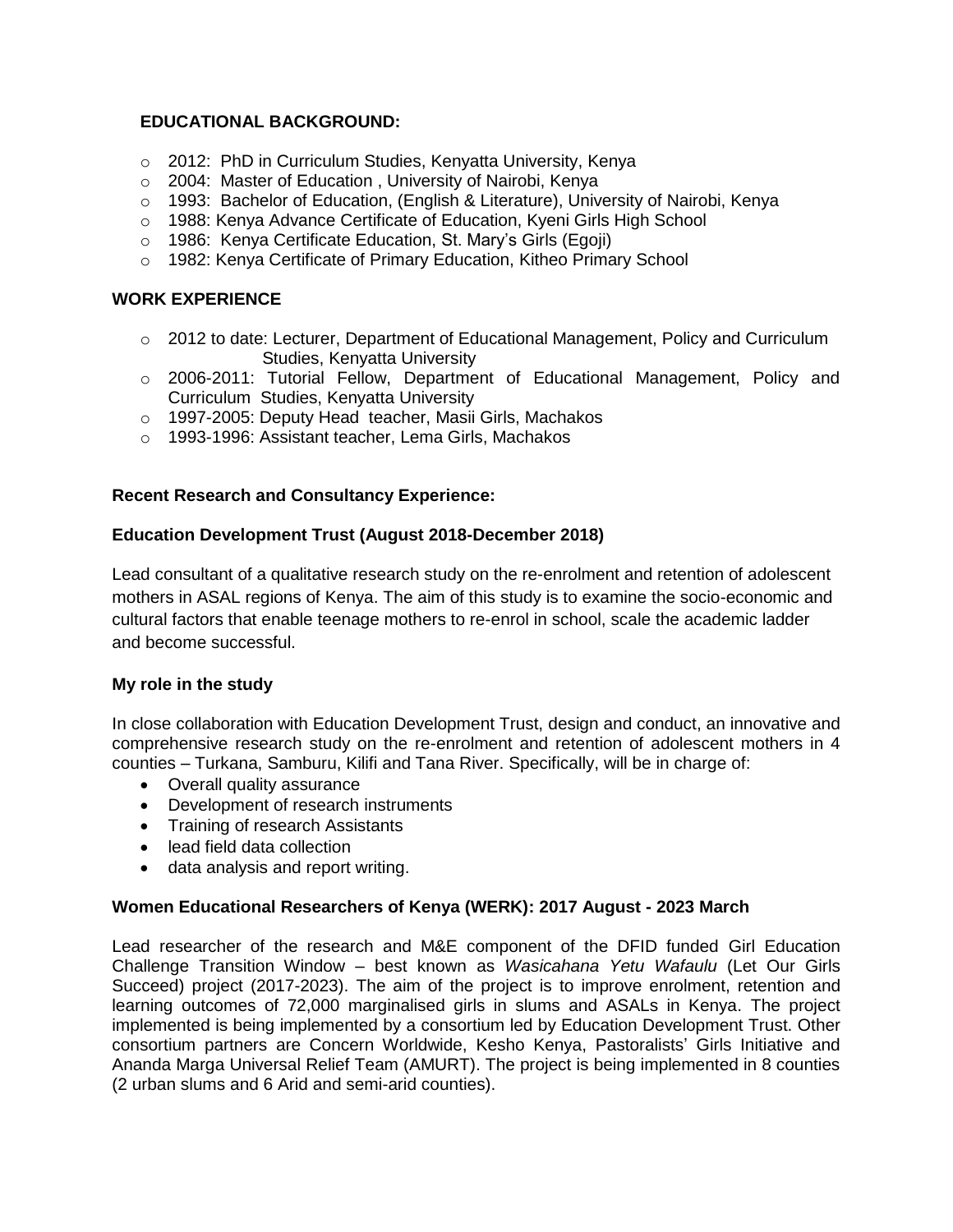# **My role in the project includes:**

- In charge of the overall evaluation and management of the M&E and research components that include the intellectual, administrative, ethical and quality aspects of the project evaluation from its conception through to its finalisation, including the communication of any project outcomes
- Coordinating the county evaluation coordinators to ensure that tasks are delivered in a timely manner
- Designing Monitoring and Evaluation framework for the project at different evaluation points
- Adapting EGRA and EGMA; and SEGRA and SEGMA tests for baseline, mid-line and end-line
- Key facilitator/TOT for EGRA and EGMA; and SeGMA and SeGRA assessments
- Designing of spot-checks, monitoring tools to collect quarterly and annual data on school attendance, enrolment and internal academic achievement
- Technical oversight of field monitoring of over 300 schools in 8 counties (Nairobi, Mombasa, Kilifi, Kwale, Tana River, Marsabit and Samburu)
- Technical support in design and implementation of in-depth case study
- Supporting knowledge management and learning component of the project.

# **Child Hope (UK): 2017 Nov – April 2018**

Contracted by Child Hope (UK) to support the design, adaptation and pilot of the Secondary Grade Reading Assessment (SeGRA) and Secondary Grade Mathematics Assessment (SeGMA). My task was to adapt three SeGRA and SeGMA sub-tasks for each in English; give technical backstopping during pilot and revise the tests for approval by the Fund Manager in the readiness for baseline survey for Girls Education Challenge in Ethiopia for Child Hope (UK).

#### : **Kenyatta University Consultancy Unit: 2017 March -2018 April**

Senior researcher in a study on Teacher Deployment and Utilization funded by Ministry of Education State Department of Basic Education and World Bank/Global Partnership For Education primary Education Development (Priede). My role in the project included: Coordination of data collection in four counties, data collection, qualitative data analysis and report writing

# **Women Educational Researchers of Kenya (WERK): March 2013 - March 2017**

Lead Researcher in Monitoring & Evaluation and research component of Girl Education Challenge Window (GEC\_1) dabbed *Wasichana Wote Wasome (Let All Girls Learn)'* funded by UKaid. The main aim was improve enrolment, retention and learning outcomes of marginalised girls in slums and ASALs in Kenya. WERK was the independent M&E partner in the project implemented by a consortium led by Education Development Trust with PwC as Fund Managers and Coffey as Evaluation Managers. Other consortium partners were Concern Worldwide, Girl Child Network and Ananda Marga Universal Relief Team (AMURT). My overall responsibility was project management, communication and quality assurance of the Wasichana Wote Wasome M&E component or as specifically outlined above in the GEC T window or Wasichana Wetu Wafaulu which is a scaled up project after a successful implementation the GEC\_1 (2013-2017)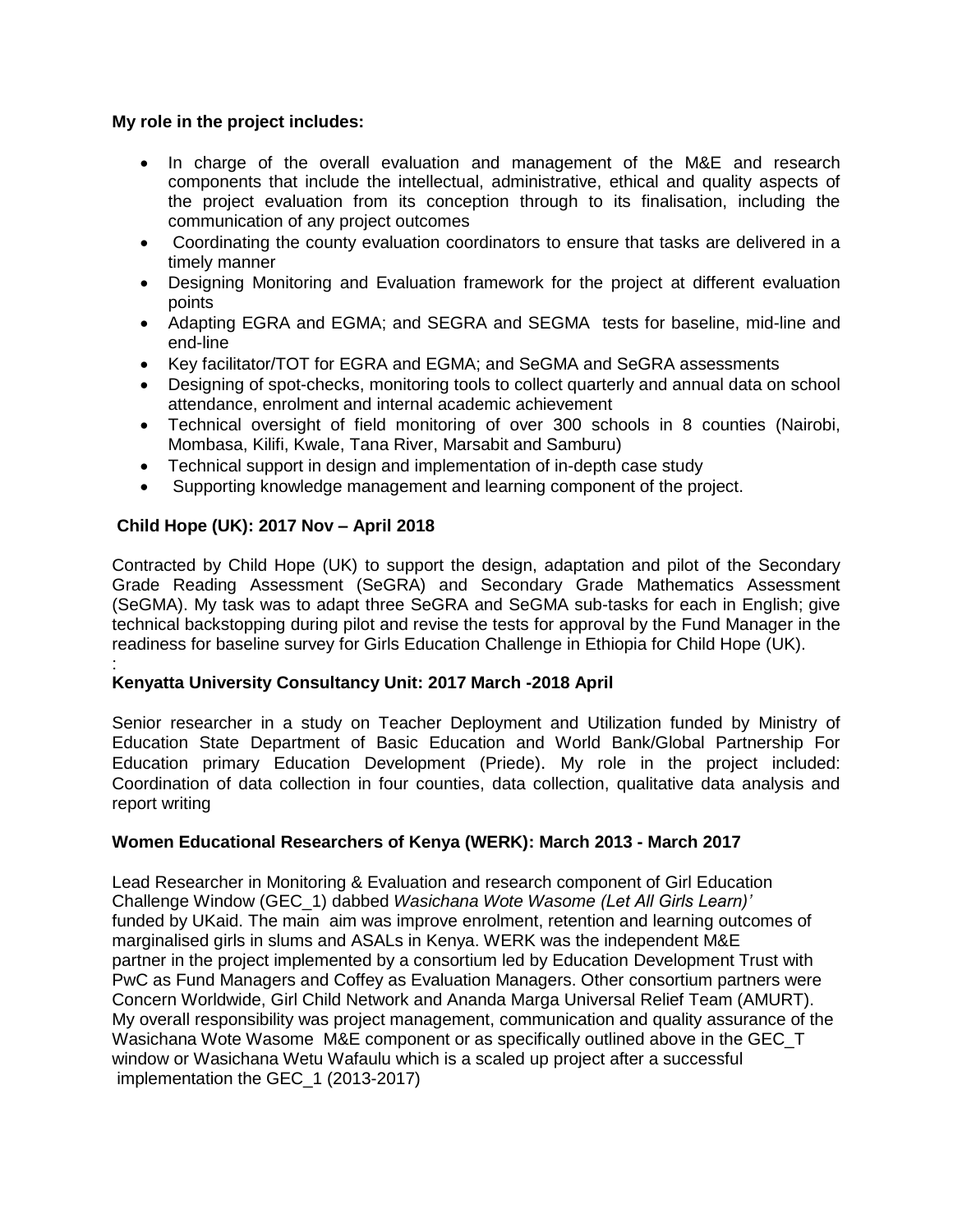# **UNICEF Concurrent Validity Study (CVS): 2016 October -Jan 2017**

Team leader for UNICEF (Kenya) project on Concurrent Validity Study (CVS). Led a team of 26 assessors and 4 supervisors. The study sought to determine the validity and reliability of their Multiple Indicator Cluster Survey (MICS) by: 1) Comparing the performance of the MICS reading Instruments against the Early Grade Reading Assessment (EGRA), 2) Comparing the performance of the MICS Maths instrument against the Early Grade Maths Assessment (EGMA) and, 3) Assessing the consistency of scores between interviewers.

# **University of Nairobi Chancellor's Visitation Panel: March 2016- 2017 April**

Member of the University of Nairobi Chancellor's Visitation Panel. The Panel's mandate was to review the Universities academic programmes, infrastructure and resources, administrative and governance structures, systems and procedures to inform the repositioning of the University. My specific duties include data collection, analysis and report writing based on information from industry, employers, alumni, staff, students, unions and university management.

# **KCDF Baseline Survey 2014 Sept- March 2015**

Lead Researcher in Baseline Survey in '**Pamoja Twaweza Project** *Yes we can make holistic education for our children happen' by* Kenya Community Development Foundation

# **Concern Worldwide: 2013 Nov- April 2014**

Lead Researcher - Baseline Survey in '*Most Vulnerable Children Access and Complete Primary Education (MAP) 2012 – 2016*' by Concern Worldwide.

# **WOMEN EDUCATIONAL RESEACHERS OF KENYA (WERK): 2012 March - August**

Researcher in Education for Minority Project. The project sought to reduce the growing Inequalities (among the marginalised communities) in the Kenyan education sector, towards Education for All by 2015. Project of the Ministry of State for Development of Northern Kenya and other Arid Lands (MDNKOAL).

# **WOMEN EDUCATIONAL RESEACHERS OF KENYA (WERK): 2011 Sept-November**

Researcher in *Teaching for Improved Learning: A Classroom Observation and Communication Study* by World Bank.

# **WOMEN EDUCATIONAL RESEACHERS OF KENYA (WERK): 2011 Aug-December**

Lead Researcher in Baseline Survey for Red Cross 'on suitable educational Programmes in Madogo and Dertu Boransis villages in Tana River District'- Kenya.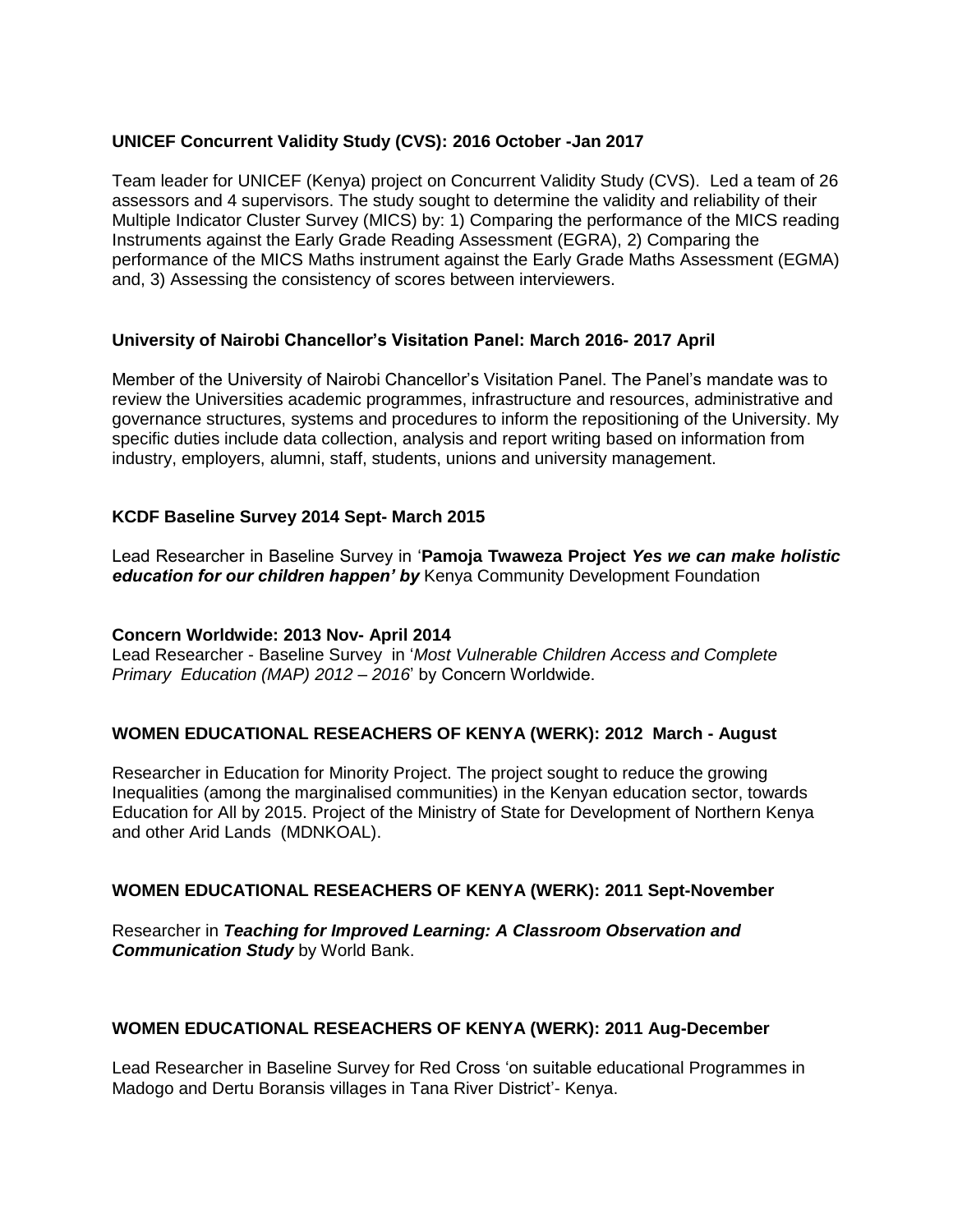# **University of Sussex: Feb 2010 - March 2011**

Researcher in Teacher Preparation and Continuing Professional Development in Africa: *How Do teachers learn how teach Reading and Mathematics and how does their training influence their practice***? A project for University of Sussex by Hewlett Foundation.**

#### **Own and Associates: 2009 (June-August)**

Researcher in a Baseline Survey for Own and Associates on ''Violence against Girls – A Project in Wenje Division, Tana River District, Kenya''.

#### **Hewllet and Gates Foundations, Kenya: 2008 (September)**

Baseline Survey Assistant Researcher: Carried out a Baseline Survey on ''Quality Education in Developing Countries Initiative-Country Education Profile of Kenya'' a project for Hewllet and Gates Foundations, Kenya.

# **OTHER RESEARCH-BASED WORK**

#### **Centre for British Teachers currently Education Development Trust: 2012 (Jan -June)**

Consultant trainer with CfBT on the project: Decentralized Education Activity (DEMA). This involved training of the educational managers (DEOs and secondary school Principals) how to develop Strategic Plans and general coordination to ensure that all the districts allocated to me had developed a strategic Plans by the end of May 2012.

#### **Uwezo East Africa 2012 (March)**

External monitoring of the Uwezo Uganda volunteer training and assessment process. Tasks Included participation in the volunteer training exercise and the assessment in order to audit adherence to standards. Assignment for Uwezo East Africa.

# **Uwezo Kenya: 2011 (Feb- April**)

M&E Consultant for Uwezo Kenya National Assessment Project 2011. The exercise involved a participatory analysis and monitoring of volunteer recruitment process; the training process; o bserving the actual data collection process and auditing the entire assessment process. Assignment for Uwezo East Africa.

#### **2009 to 2015: Key facilitator with Uwezo Kenya Initiative**

Trained as ToT (master trainer) by Uwezo Kenya to offer Technical Support for the National Assessment as Trainer for Regional and District coordinators. My key responsibilities included:

- Training of District and Regional coordinators
- Giving support to District and Regional coordinators
- Compiling and submitting reports
- Report writing for the 2011 Uwezo annual report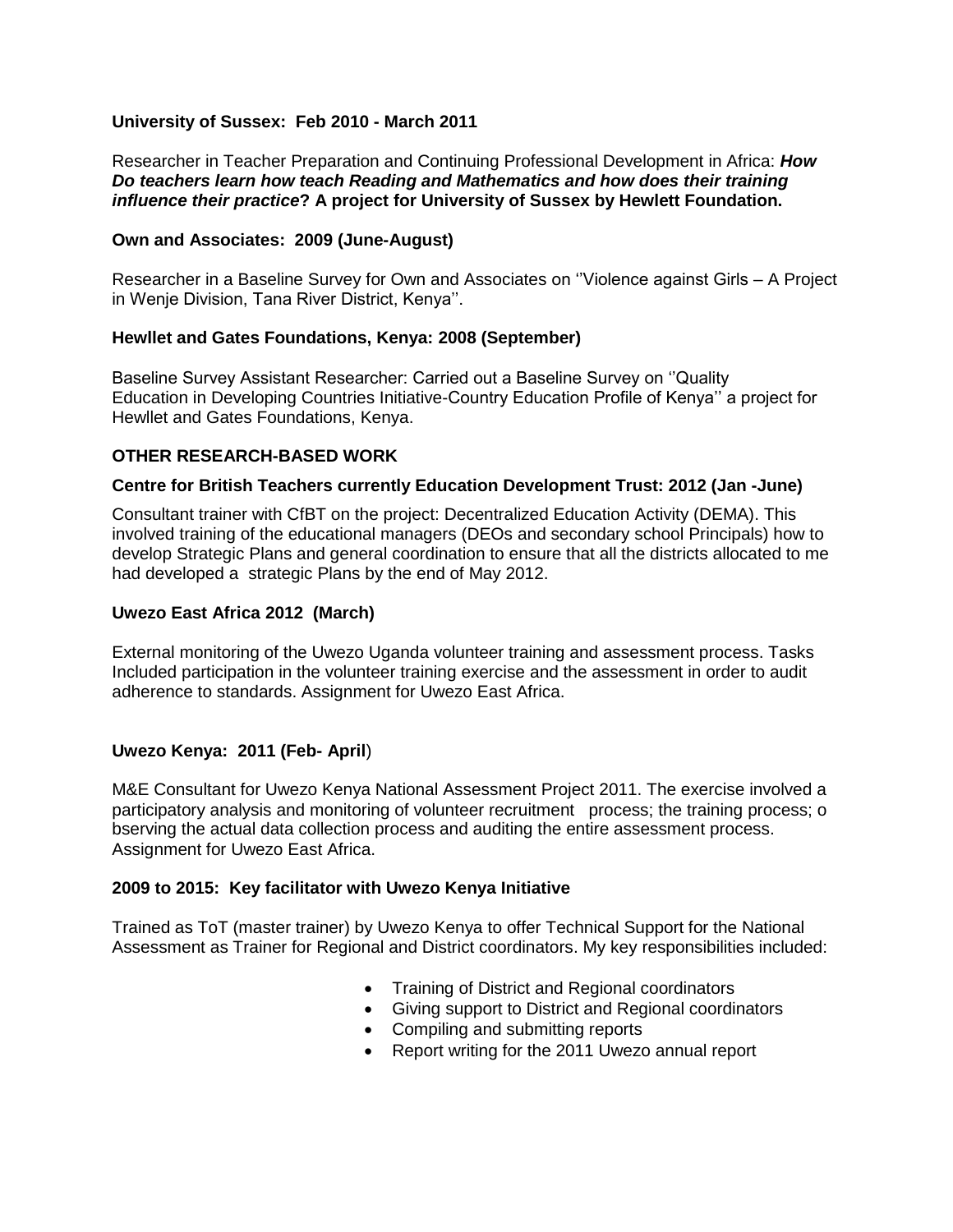**1998 (August). Resource Person, US PEACE CORPS, TRAINING SCHOOL**: Facilitated a Training Workshop on *"Problems Facing Young People in Schools and the Intervention Strategies".* 

#### **Workshops and Training Experience**

Have participated in the following workshops and trainings:

2009 (March): Participated in the Uwezo-Kenya National Workshop for Training of Trainers and Piloting of Tools for Literacy and Numeracy Assessment, Voi District.

2009 (April): Trained as regional coordinator and carried out a pilot study on literacy and Numeracy level of children aged 3-16 years - a project by Uwezo Kenya Initiative

2008 (April): Attended a proposal Training Workshop for Grant Competition Organised by Lake Victoria Research Initiative (VICRES) Jinja-Resort, Uganda.

2008 (May): Validation Workshop on the Report of the Baseline Survey of Education in Kajiado District, Kenya.

2008 (May): Competency Framework Workshop for Training on Pilot Testing of the Competency Framework for the Primary School Teachers in Kenya held at the Academy for Educational Development, Nairobi.

2007 (April): A Proposal Writing Training Workshop for Grant Competition hosted by Lake Victoria Research Initiative (VICRES), Jinja-Resort Uganda.

1999 (August): Training workshop in Educational Management for Secondary School Head Teachers and Deputies by Kenya Education Staff Institute (KESI), Machakos.

1997 (April): In-service Workshop on Guidance and Counseling, by Ministry of Education, Masii Boys, Machakos.

1995 (March): In-service Workshop for Secondary School Teachers of English sponsored by British Council, Machakos.

#### **Conference Presentations**

- 6-10 August 2018: Presented a paper entitled**: Role of Learning Materials in Revalorizing Teaching: African Perspective. African Confederation of Principals Conference (ACP), Pride Inn Paradise Beach Resort, Mombasa Kenya.**
- 14-17 Sept. 2015: Presented a paper entitled: **Gender and Teacher Pedagogical Practices in Schools in Nairobi Informal settlements and Kilifi County, Kenya, UKFIET International Conference on Education, University of Oxford, London UK.**